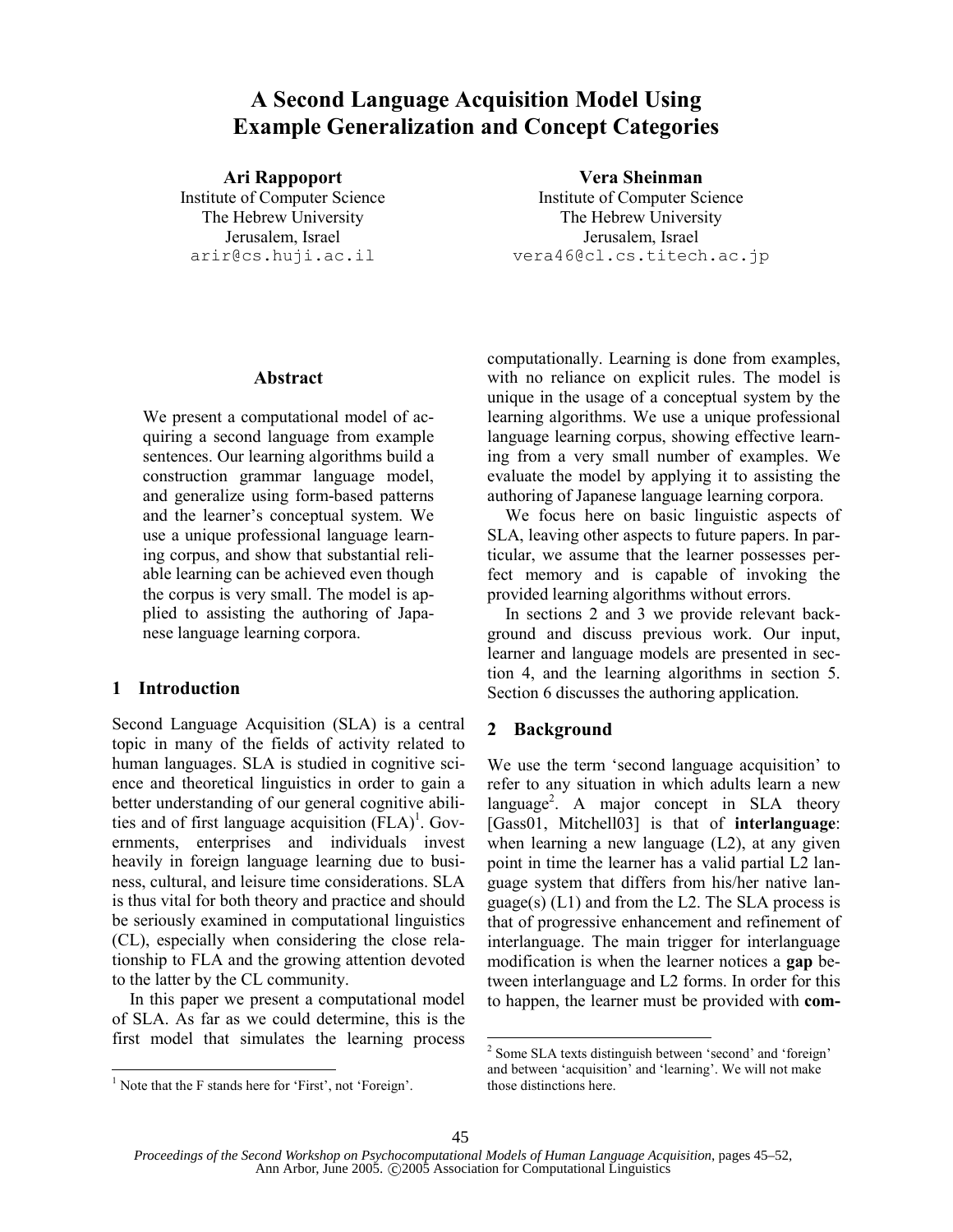**prehensible input**. Our model directly supports all of these notions.

A central, debated issue in language acquisition is whether FLA mechanisms [Clark03] are available in SLA. What is clear is that SL learners already possess a mature conceptual system and are capable of explicit symbolic reasoning and abstraction. In addition, the amount of input and time available for FLA are usually orders of magnitude larger than those for SLA.

The general linguistic framework that we utilize in this paper is that of **Construction Grammar (CG)** [Goldberg95, Croft01], in which the building blocks of language are words, phrases and phrase templates that carry meanings. [Tomasello03] presents a CG theory of FLA in which children learn whole constructions as 'islands' that are gradually generalized and merged. Our SLA model is quite similar to this process.

In language education, current classroom methods use a combination of formal rules and communicative situations. Radically different is the Pimsleur method [Pimsleur05], an audio-based self-study method in which rules and explanations are kept to a minimum and most learning occurs by letting the learner infer L2 constructs from translations of contextual L1 sentences. Substantial anecdotal evidence (as manifested by learner comments and our own experience) suggests that the method is highly effective. We have used a Pimsleur corpus in our experiments. One of the goals of our model is to assist the authoring of such corpora.

#### **3 Previous Work**

There is almost no previous CL work explicitly addressing SLA. The only one of which we are aware is [Maritxalar97], which represents interlanguage levels using manually defined symbolic rules. No language model (in the CL sense) or automatic learning are provided.

Many aspects of SLA are similar to first language acquisition. Unsupervised grammar induction from corpora is a growing CL research area ([Clark01, Klein05] and references there), mostly using statistical learning of model parameters or pattern identification by distributional criteria. The resulting models are not easily presentable to humans, and do not utilize semantics.

[Edelman04] presents an elegant FLA system in which constructions and word categories are identified iteratively using a graph. [Chang04] presents an FLA system that truly supports construction grammar and is unique in its incorporation of general cognitive concepts and embodied semantics.

SLA is related to machine translation (MT), since learning how to translate is a kind of acquisition of the L2. Most relevant to us here is modern example-based machine translation (EBMT) [Somers01, Carl03], due to its explicit computation of translation templates and to the naturalness of learning from a small number of examples [Brown00, Cicekli01].

The Computer Assisted Language Learning (CALL) literature [Levy97, Chapelle01] is rich in project descriptions, and there are several commercial CALL software applications. In general, CALL applications focus on teacher, environment, memory and automatization aspects, and are thus complementary to the goals that we address here.

# **4 Input, Learner and Language Knowledge Models**

Our ultimate goal is a comprehensive computational model of SLA that covers all aspects of the phenomenon. The present paper is a first step in that direction. Our goals here are to:

- Explore what can be learned from **example-based, small, beginner-level input corpora tailored** for SLA;
- Model a learner having a mature **conceptual system**;
- Use an L2 language knowledge model that supports sentence enumeration;
- Identify cognitively plausible and effective SL **learning algorithms**;
- Apply the model in **assisting the authoring** of corpora tailored for SLA.

In this section we present the first three components; the learning algorithms and the application are presented in the next two sections.

# **4.1 Input Model**

The input potentially available for SL learners is of high variability, consisting of meta-linguistic rules, usage examples isolated for learning purposes, usage examples partially or fully understood in context, dictionary-like word definitions, free-form explanations, and more.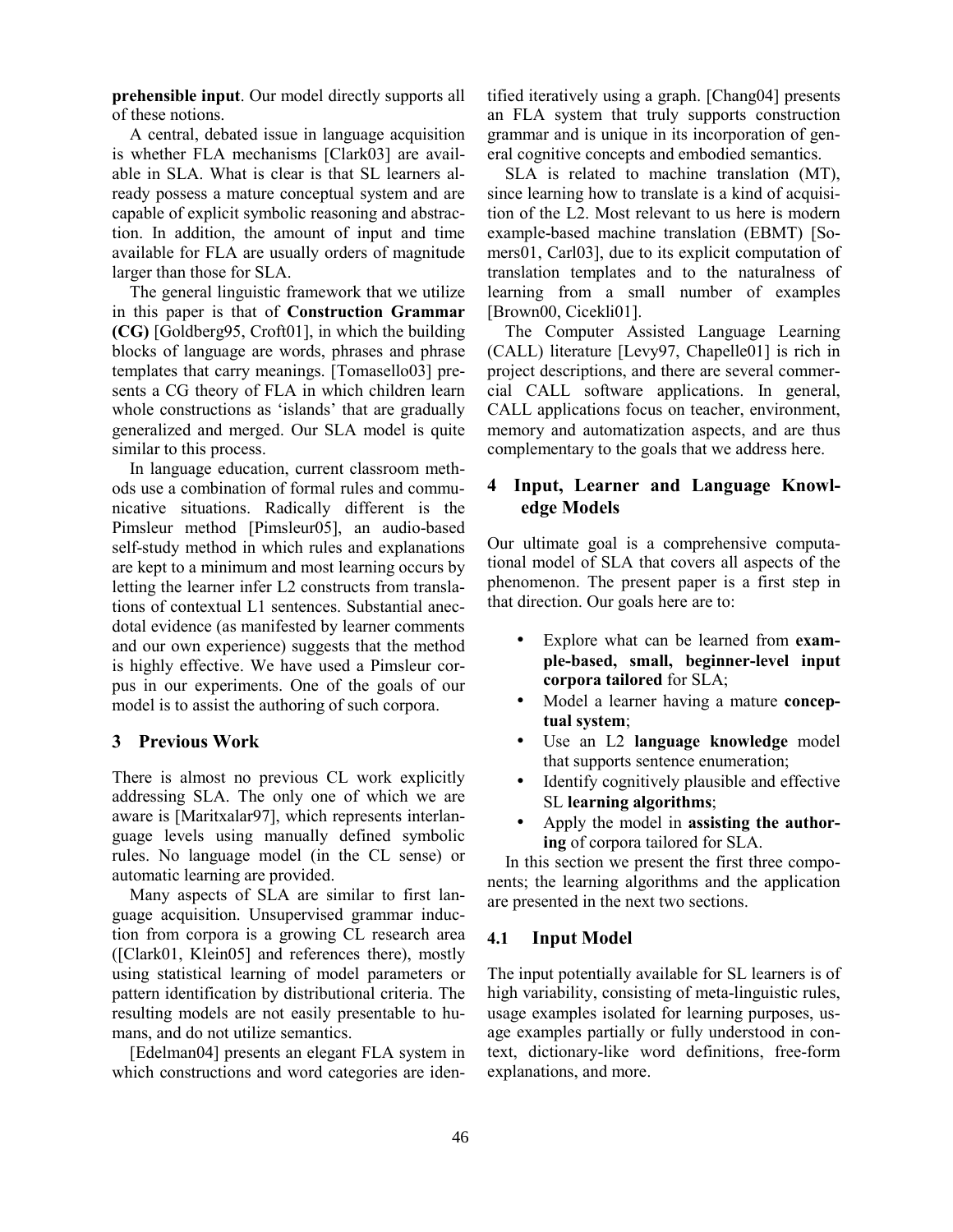One of our major goals is to explore the relationship between first and second language acquisition. Methodologically, it therefore makes sense to first study input that is the most similar linguistically to that available during FLA, usage examples. As noted in section 2, a fundamental property of SLA is that learners are capable of mature understanding. Input in our model will thus consist of an ordered set of **comprehensible usage examples**, where an example is a pair of L1, L2 sentences such that the former is a translation of the latter in a certain understood context.

We focus here on modeling **beginner-level proficiency**, which is qualitatively different from native-like fluency [Gass01] and should be studied before the latter.

We are interested in **relatively small** input corpora (thousands of examples at most), because this is an essential part of SLA modeling. In addition, it is of great importance, in both theoretical and computational linguistics, to explore the limits of what can be learned from meager input.

One of the main goals of SLA modeling is to discover which input is most effective for SLA, because a substantial part of learners' input can be controlled, while their time capacity is small. We thus allow our input to be **optimized** for SLA, by containing examples that are sub-parts of other examples and whose sole purpose is to facilitate learning those (our corpus is also optimized in the sense of covering simpler constructs and words first, but this issue is orthogonal to our model). We utilize two types of such sub-examples. First, we require that new words are always presented first on their own. This is easy to achieve in controlled teaching, and is actually very frequent in FLA as well [Clark03]. In the present paper we will assume that this completely solves the task of segmenting a sentence into words, which is reasonable for a beginner level corpus where the total number of words is relatively small. Word boundaries are thus explicitly and consistently marked.

Second, the sub-example mechanism is also useful when learning a construction. For example, if the L2 sentence is 'the boy went to school' (where the L2 here is English), it could help learning algorithms if it were preceded by 'to school' or 'the boy'. Hence we do not require examples to be complete sentences.

In this paper we do not deal with phonetics or writing systems, assuming L2 speech has been consistently transcribed using a quasi-phonetic writing system. Learning L2 phonemes is certainly an important task in SLA, but most linguistic and cognitive theories view it as separable from the rest of language acquisition [Fromkin02, Medin05].

The input corpus we have used is a transcribed Pimsleur Japanese course, which fits the input specification above.

# **4.2 Learner Model**

A major aspect of SLA is that learners already possess a mature conceptual system (CS), influenced by their life experience (including languages they know). Our learning algorithms utilize a CS model. We opted for being conservative: the model is only allowed to contain concepts that are clearly possessed by the learner before learning starts. Concepts that are particular to the L2 (e.g., 'noun gender' for English speakers learning Spanish) are not allowed. Examples for concept classes include fruits, colors, human-made objects, physical activities and emotions, as well as meta-linguistic concepts such as pronouns and prepositions. A single concept is simply represented by a prototypical English word denoting it (e.g., 'child', 'school'). A concept class is represented by the concepts it contains and is conveniently named using an English word or phrase (e.g., 'types of people', 'buildings', 'language names').

Our learners can explicitly reason about concept inter-relationships. Is-a relationships between classes are represented when they are beyond any doubt (e.g., 'buildings' and 'people' are both 'physical things').

A basic conceptual system is assumed to exist before the SLA process starts. When the input is controlled and small, as in our case, it is both methodologically valid and practical to prepare the CS manually. CS design is discussed in detail in section 6.

In the model described in the present paper we do not automatically modify the CS during the learning process; CS evolution will be addressed in future models.

As stated in section 1, in this paper we focus on linguistic SLA aspects and do not address issues such as human errors, motivation and attention. We thus assume that our learner possesses perfect memory and can invoke our learning algorithms without any mistakes.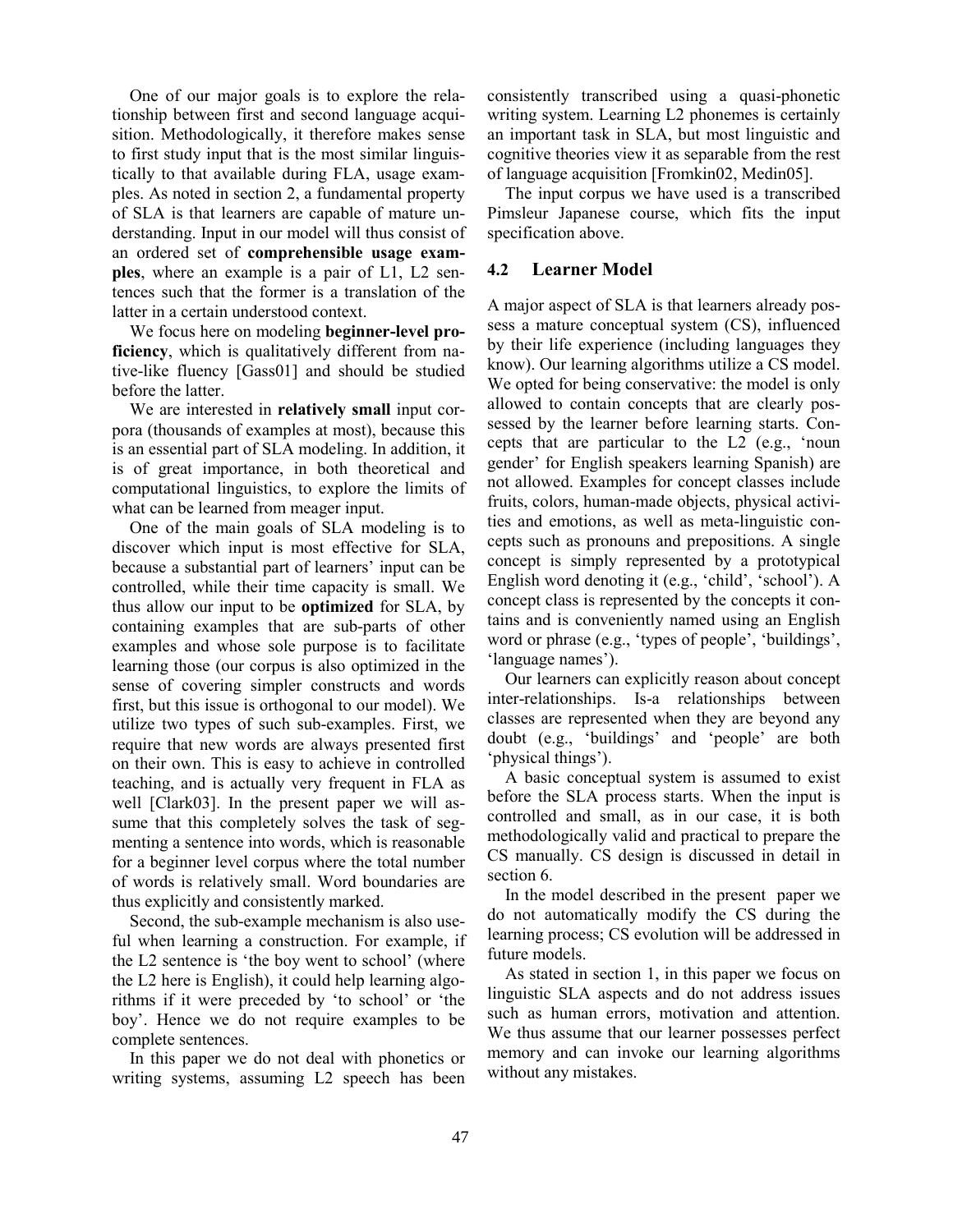#### **4.3 Language Knowledge Model**

We require our model to support a basic capability of a grammar: enumeration of language sentences (parsing will be reported in other papers). In addition, we provide a degree of certainty for each. The model's quality is evaluated by its applicability for learning corpora authoring assistance (section 6).

The representation is based on construction grammar (CG), explicitly storing a set of constructions and their inter-relationships. CG is ideally suited for SLA interlanguage because it enables the representation of partial knowledge: every language form, from concrete words and sentences to the most abstract constructs, counts as a construction. The generative capacity of language is obtained by allowing constructions to replace arguments. For example, (child), (the child goes to school),  $(\langle x \rangle \text{ goes to school})$ ,  $(\langle x \rangle \langle x \rangle \langle y \rangle \text{ to school})$ and (X goes Z) are all constructions, where  $\langle x \rangle$ ,  $\langle v \rangle$  denote word classes and X, Z denote other constructions.

SL learners can make explicit judgments as to their level of confidence in the grammaticality of utterances. To model this, our learning algorithms assign a **degree of certainty (DOC)** to each construction and to the possibility of it being an argument of another construction. The certainty of a sentence is a function (e.g., sum or maximum) of the DOCs present in its derivation path.

Our representation is equivalent to a graph whose nodes are constructions and whose directed, labeled arcs denote the possibility of a node filling a particular argument of another node. When the graph is a-cyclic the resulting language contains a finite number of concrete sentences, easily computed by graph traversal. This is similar to [Edelman04]; we differ in our partial support for semantics through a conceptual system (section 5) and in the notion of a degree of certainty.

#### **5 Learning Algorithms**

Our general SLA scheme is that of incremental learning – examples are given one by one, each causing an update to the model. A major goal of our model is to identify effective, cognitively plausible learning algorithms. In this section we present a concrete set of such algorithms.

Structured categorization is a major driving force in perception and other cognitive processes [Medin05]. Our learners are thus driven by the desire to form useful generalizations over the input. A generalization of two or more examples is possible when there is sufficient similarity of form and meaning between them. Hence, the basic ingredient of our learning algorithms is identifying such similarities.

To identify concrete effective learning algorithms, we have followed our own inference processes when learning a foreign language from an example-based corpus (section 6). The set of algorithms described below are the result of this study.

The basic form similarity algorithm is **Single Word Difference (SWD)**. When two examples share all but a single word, a construction is formed in which that word is replaced by an argument class containing those words. For example, given 'eigo ga wakari mas' and 'nihongo ga wakari mas', the construction (<eigo, nihongo> ga wakari mas) ('I understand English/Japanese'), containing one argument class, is created. In itself, SWD only compresses the input, so its degree of certainty is maximal. It does not create new sentences, but it organizes knowledge in a form suitable for generalization.

The basic meaning-based similarity algorithm is **Extension by Conceptual Categories (ECC)**. For an argument class W in a construction C, ECC attempts to find the smallest concept category U' that contains W', the set of concepts corresponding to the words in W. If no such U' exists, C is removed from the model. If U' was found, W is replaced by U, which contains the L2 words corresponding to the concepts in U'. When the replacement occurs, it is possible that not all such words have already been taught; when a new word is taught, we add it to all such classes U (easily implemented using the new word's translation, which is given when it is introduced.)

In the above example, the words in W are 'eigo' and 'nihongo', with corresponding concepts 'English' and 'Japanese'. Both are contained in W', the 'language names' category, so in this case U' equals W'. The language names category contains concepts for many other language names, including Korean, so it suffices to teach our learner the Japanese word for Korean ('kankokugo') at some point in the future in order to update the construction to be (<eigo, nihongo, kankokugo> ga wakari mas). This creates a new sentence 'kankokugo ga wakari mas' meaning 'I understand Korean'. An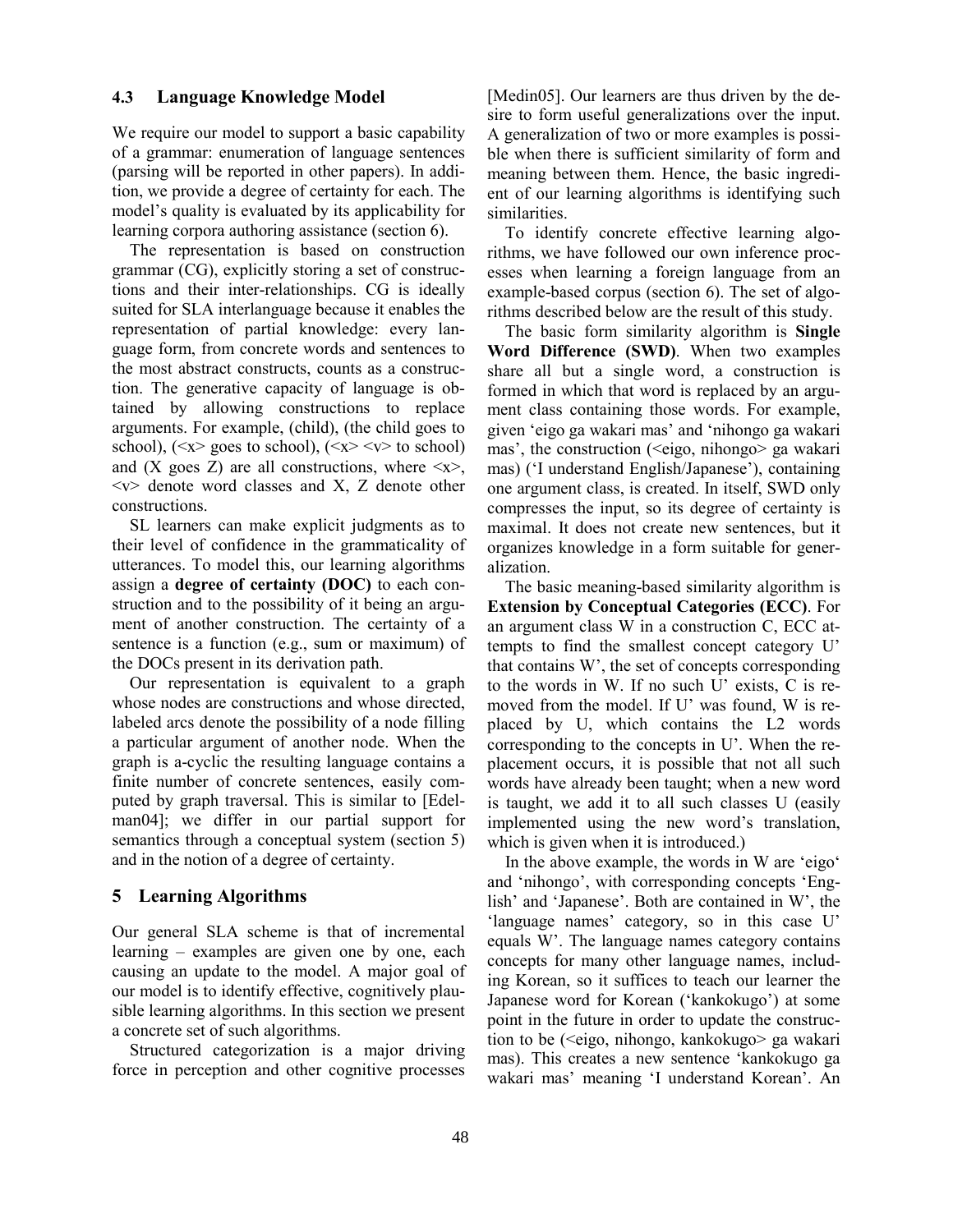example in which U' does not equal W' is given in Table 1 by 'child' and 'car'.

L2 words might be ambiguous – several concepts might correspond to a single word. Because example semantics are not explicitly represented, our system has no way of knowing which concept is the correct one for a given construction, so it considers all possibilities. For example, the Japanese 'ni' means both 'two' and 'at/in', so when attempting to generalize a construction in which 'ni' appears in an argument class, ECC would consider both the 'numbers' and 'prepositions' concepts.

The degree of certainty assigned to the new construction by ECC is a function of the quality of the match between W and U'. The more abstract is U, the lower the certainty.

The main form-based induction algorithm is **Shared Prefix, Generated Suffix (SPGS)**. Given an example 'x  $y'$  (x, y are word sequences), if there exist (1) an example of the form  $x \, z'$ , (2) an example 'x', and (3) a construction K that derives 'z' or 'y', we create the construction (x K) having a degree of certainty lower than that of K. A Shared Suffix version can be defined similarly. Requirement (2) ensures that the cut after the prefix will not be arbitrary, and assumes that the lesson author presents constituents as partial examples beforehand (as indeed is the case in our corpus).

SPGS utilizes the learner's current generative capacity. Assume input 'watashi wa biru o nomi mas' ('I drink beer'), previous inputs 'watashi wa america jin des' ('I am American'), 'watashi wa' ('as to me...') and an existing construction  $K =$ (<biru, wain> o nomi mas). SPGS would create the construction (watashi wa K), yielding the new sentence 'watashi wa wain o nomi mas' ('I drink wine').

To enable faster learning of more abstract constructions, we use generalized versions of SWD and SPGS, which allow the differing or shared elements to be a *construction* rather than a word or a word sequence.

The combined learning algorithm is: given a new example, iteratively invoke each of the above algorithms at the given order until nothing new can be learned. Our system is thus a kind of inductive programming system (see [Thompson99] for a system using inductive logic programming for semantic parsing).

Note that the above algorithms treat words as atomic units, so they can only learn morphological rules if boundaries between morphemes are marked in the corpus. They are thus more useful for languages such as Japanese than, say, for Romance or Semitic languages.

Our algorithms have been motivated by general cognitive considerations. It is possible to refine them even further, e.g. by assigning a higher certainty when the focus element is a prefix or a suffix, which are more conspicuous cognitively.

# **6 Results and Application to Authoring of Learning Corpora**

We have experimented with our model using the Pimsleur Japanese I (for English speakers) course, which comprises 30 half-hour lessons, 1823 different examples, and about 350 words. We developed a simple set of tools to assist transcription, using an arbitrary, consistent Latin script transliteration based on how the Japanese phonemes are presented in the course, which differs at places from common transliterations (e.g., we use 'mas', not 'masu'). Word boundaries were marked during transliteration, as justified in section 4.

Example sentences from the corpus are 'nani o shi mas kaa ? / what are you going to do?', 'watashi ta chi wa koko ni i mas / we are here', 'kyo wa kaeri masen / today I am not going back', 'demo hitori de kaeri mas / but I am going to return alone', etc. Sentences are relatively short and appropriate for a beginner level learner.

Evaluating the quality of induced language models is notoriously difficult. Current FLA practice favors comparison of predicted parses with ones in human annotated corpora. We have focused on another basic task of a grammar, sentence enumeration, with the goal of showing that our model is useful for a real application, assistance for authoring of learning corpora.

The algorithm has learned 113 constructions from the 1823 examples, generating 525 new sentences. These numbers do not include constructions that are subsumed by more abstract ones (generating a superset of their sentences) or those involving number words, which would distort the count upwards. The number of *potential* new sentences is much higher: these numbers are based only on the 350 words present, organized in a rather flat CS. The constructions contain many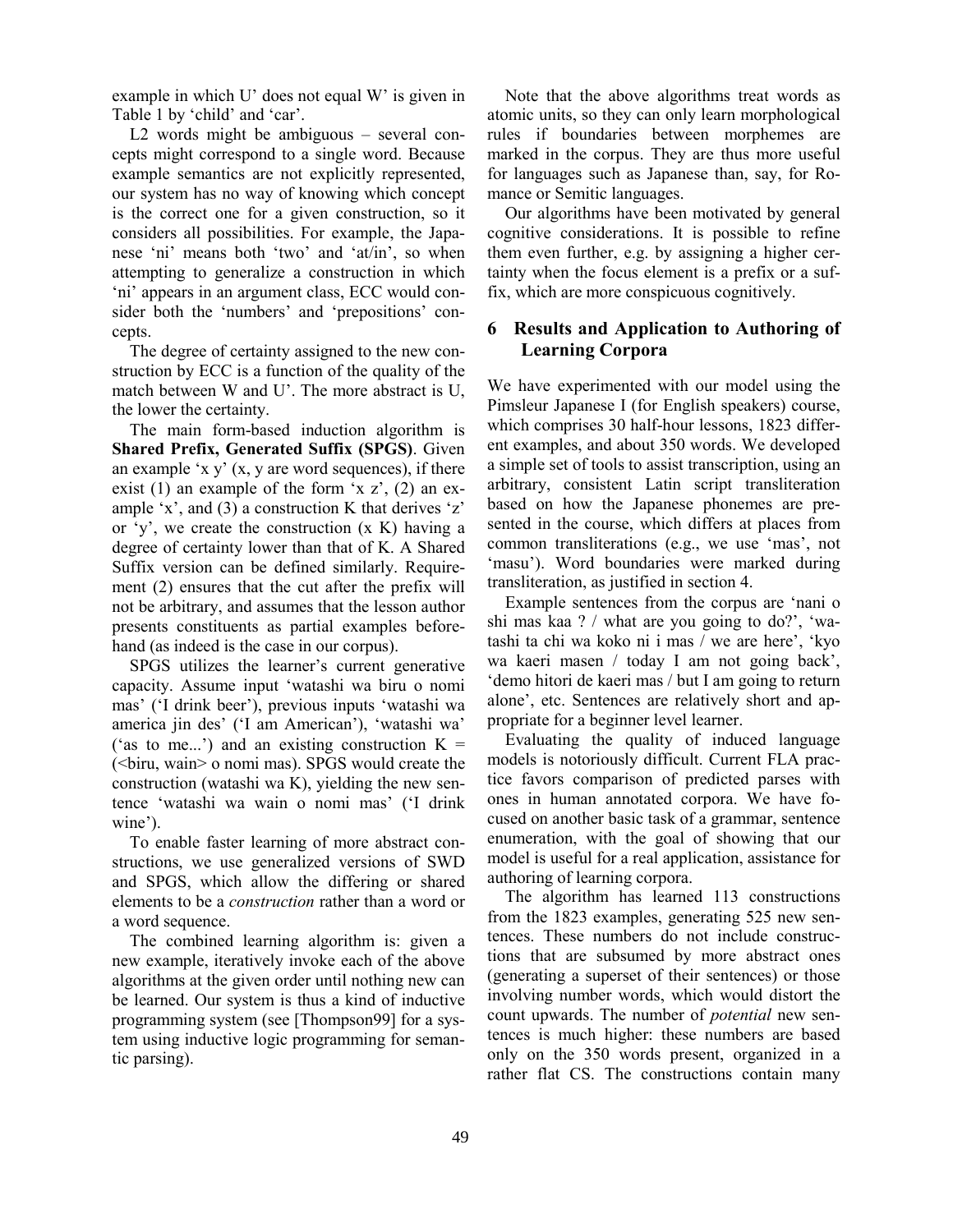placeholders for concepts whose words would be taught in the future, which could increase the number exponentially.

In terms of precision, 514 of the 525 sentences were judged (by humans) to be syntactically correct (53 of those were problematic semantically). Regarding recall, it is very difficult to assess formally. Our subjective impression is that the learned constructions do cover most of what a reasonable person would learn from the examples, but this is not highly informative – as indicated, the algorithms were discovered by following our own inherence processes. In any case, our algorithms have been deliberately designed to be conservative to ensure precision, which we consider more important than recall for our model and application.

There is no available standard benchmark to serve as a baseline, so we used a simpler version of our own system as a baseline. We modified ECC to not remove C in case of failure of concept match (see ECC's definition in section 5). The number of constructions generated after seeing 1300 examples is 3,954 (yielding 35,429 sentences), almost all of which are incorrect.

The applicative scenario we have in mind is the following. The corpus author initially specifies the desired target vocabulary and the desired syntactical constructs, by writing examples (the easiest interface for humans). Vocabulary is selected according to linguistic or subject (e.g., tourism, sports) considerations. The examples are fed one by one into the model (see Table 1). For a single word example, its corresponding concepts are first manually added to the CS.

The system now lists the constructions learned. For a beginner level and the highest degree of certainty, the sentences licensed by the model can be easily grasped just by looking at the constructions. The fact that our model's representations can be easily communicated to people is also an advantage from an SLA theory point of view, where 'focus on form' is a major topic [Gass01]. For advanced levels or lower certainties, viewing the sentences themselves (or a sample, when their number gets too large) might be necessary.

The author can now check the learned items for errors. There are two basic error types, errors stemming from model deficiencies and errors that human learners would make too. As an example of the former, wrong generalizations may result from discrepancies between the modeled conceptual system and that of a real person. In this case the author fixes the modeled CS. Discovering errors of the second kind is exactly the point where the model is useful. To address those, the author usually introduces new full or partial examples that would enable the learner to induce correct syntax. In extreme cases there is no other practical choice but to provide explicit linguistic explanations in order to clarify examples that are very far from the learner's current knowledge. For example, English speakers might be confused by the variability of the Japanese counting system, so it might be useful to insert an explanation of the sort 'X is usually used when counting long and thin objects, but be aware that there are exceptions'. In the scenario of Table 1, the author might eventually notice that the learner is not aware that when speaking of somebody else's child a more polite reference is in order, which can be fixed by giving examples followed by an explanation. The DOC can be used to draw the author's attention to potential problems.

Preparation of the CS is a sensitive issue in our model, because it is done manually while it is not clear at all what kind of CS people have (WordNet is sometimes criticized for being arbitrary, too fine, and omitting concepts). We were highly conservative in that only concepts that are clearly part of the conceptual system of English speakers before any exposure to Japanese were included. Our task is made easier by the fact that it is guided by words actually appearing in the corpus, whose number is not large, so that it took only about one hour to produce a reasonable CS. Example categories are names (for languages, places and people), places (park, station, toilet, hotel, restaurant, shop, etc), people (person, friend, wife, husband, girl, boy), food, drink, feelings towards something (like, need, want), self motion activities (arrive, come, return), judgments of size, numbers, etc. We also included language-related categories such as pronouns and prepositions.

# **7 Discussion**

We have presented a computational model of second language acquisition. SLA is a central subject in linguistics theory and practice, and our main contribution is in addressing it in computational linguistics. The model's learning algorithms are unique in their usage of a conceptual system, and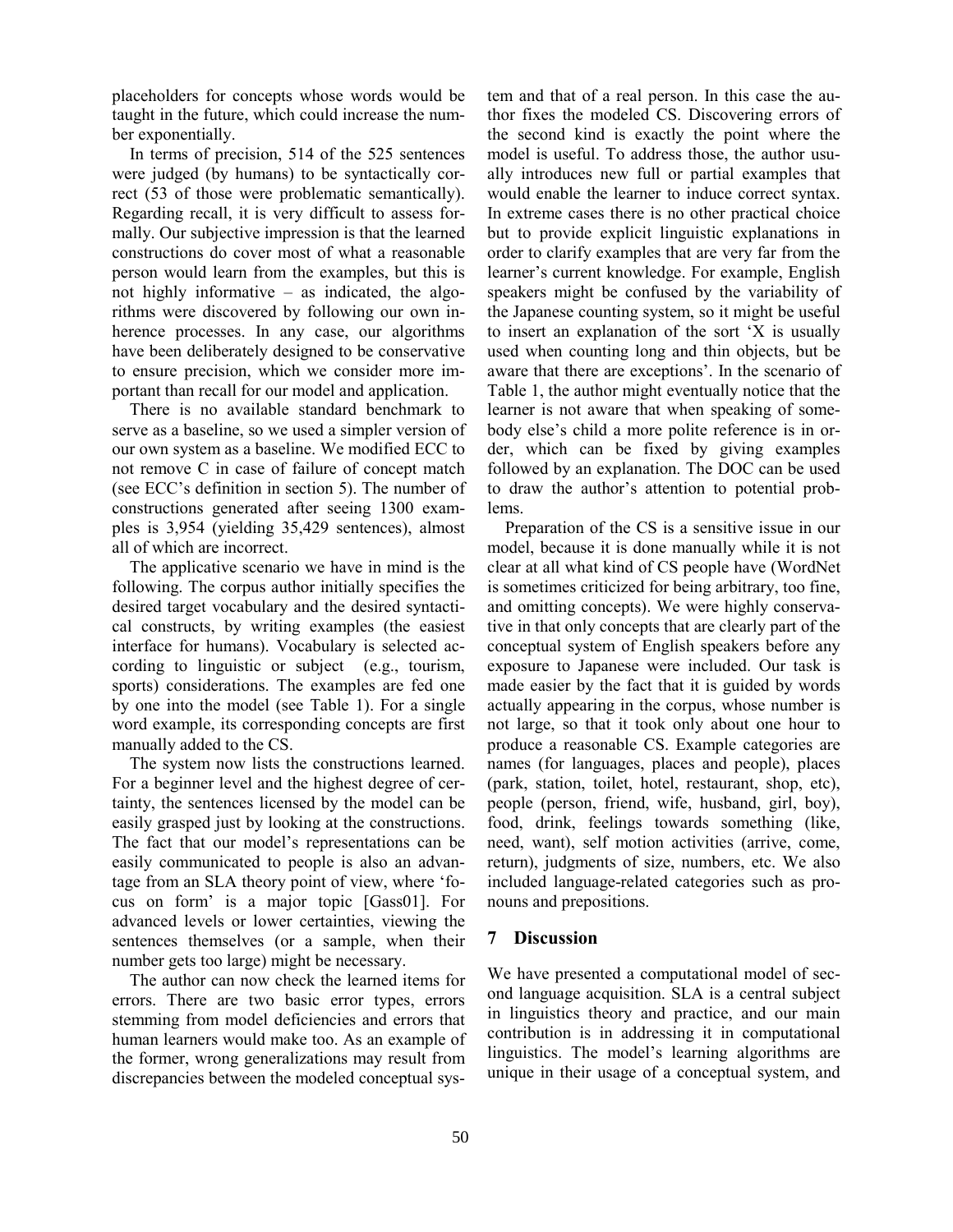its generative capacity is unique in its support for degrees of certainty. The model was tested on a unique corpus.

The dominant trend in CL in the last years has been the usage of ever growing corpora. We have shown that meaningful learning can be achieved from a small corpus when the corpus has been prepared by a 'good teacher'. Automatic identification (and ordering) of corpora subsets from which learning is effective should be a fruitful research direction for CL.

We have shown that using a simple conceptual system can greatly assist language learning algorithms. Previous FLA algorithms have in effect computed a CS simultaneously with the syntax; decoupling the two stages could be a promising direction for FLA.

The model presented here is the first computational SLA model and obviously needs to be extended to address more SLA phenomena. It is clear that the powerful notion of certainty is only used in a rudimentary manner. Future research should also address constraints (e.g. for morphology and agreement), recursion, explicit semantics (e.g. parsing into a semantic representation), word segmentation, statistics (e.g. collocations), and induction of new concept categories that result from the learned language itself (e.g. the Japanese counting system).

An especially important SLA issue is L1 transfer, which refers to the effect that the L1 has on the learning process. In this paper the only usage of the L1 part of the examples was for accessing a conceptual system. Using the L1 sentences (and the existing conceptual system) to address transfer is an interesting direction for research, in addition to using the L1 sentences for modeling sentence semantics.

Many additional important SLA issues will be addressed in future research, including memory, errors, attention, noticing, explicit learning, and motivation. We also plan additional applications, such as automatic lesson generation.

*Acknowledgement.* We would like to thank Dan Melamed for his comments on a related document.

#### **References**

- Brown Ralf, 2000, Automated Generalization of Translation Examples, COLING '00.
- Carl Michael, Way Andy, (eds), 2003, Recent Advances in Example Based Machine Translation, Kluwer.
- Chang Nancy, Gurevich Olya, 2004. Context-Driven Construction Learning. Proceedings, Cognitive Science '04.
- Chapelle Carol, 2001. Computer Applications in SLA. Cambridge University Press. .
- Cicekli Ilyas, Gu"venir Altay, 2001, Learning Translation Templates from Bilingual Translational Examples. Applied Intelligence 15:57-76, 2001.
- Clark Alexander, 2001. Unsupervised Language Acquisition: Theory and Practice. PhD thesis, University of Sussex.
- Clark Eve Vivienne, 2003. First Language Acquisition. Cambridge University Press.
- Croft, William, 2001. Radical Construction Grammar. Oxford University Press.
- Edelman Shimon, Solan Zach, Horn David, Ruppin Eytan, 2004. Bridging Computational, Formal and Psycholinguistic Approaches to Language. Proceedings, Cognitive Science '04.
- Fromkin Victoria, Rodman Robert, Hyams Nina, 2002. An Introduction to Language, 7th ed. Harcourt.
- Gass Susan M, Selinker Larry, 2001. Second Language Acquisition: an Introductory Course. 2nd ed. LEA Publishing.
- Goldberg Adele, 1995. Constructions: a Construction Grammar Approach to Argument Structure. Chicago University Press.
- Klein Dan, 2005. The Unsupervised Learning of Natural Language Structure. PhD Thesis, Stanford.
- Levy Michael, 1997. Computer-Assisted Language Learning. Cambridge University Press.
- Maritxalar Montse, Diaz de Ilarraza Arantza, Oronoz Maite, 1997. From Psycholinguistic Modelling of Interlanguage in SLA to a Computational Model. CoNLL '97.
- Medin Douglas, Ross Brian, Markman Arthur, 2005. Cognitive Psychology,  $4<sup>th</sup>$  ed. John Wiley & Sons.
- Mitchell Rosamond, Myles Florence, 2003. Second Language Learning Theories. 2<sup>nd</sup> ed. Arnold Publication.
- Pimsleur 2005. www.simonsays.com, under 'foreign language instruction'.
- Somers Harold, 2001. Example-based Machine Translation. Machine Translation 14:113-158.
- Thompson Cynthia, Califf Mary Elaine, Mooney Raymond, 1999. Active Learning for Natural Language Parsing and Information Extraction. ICML '99.
- Tomasello Michael, 2003. Constructing a Language: a Usage Based Theory of Language Acquisition. Harvard University Press.